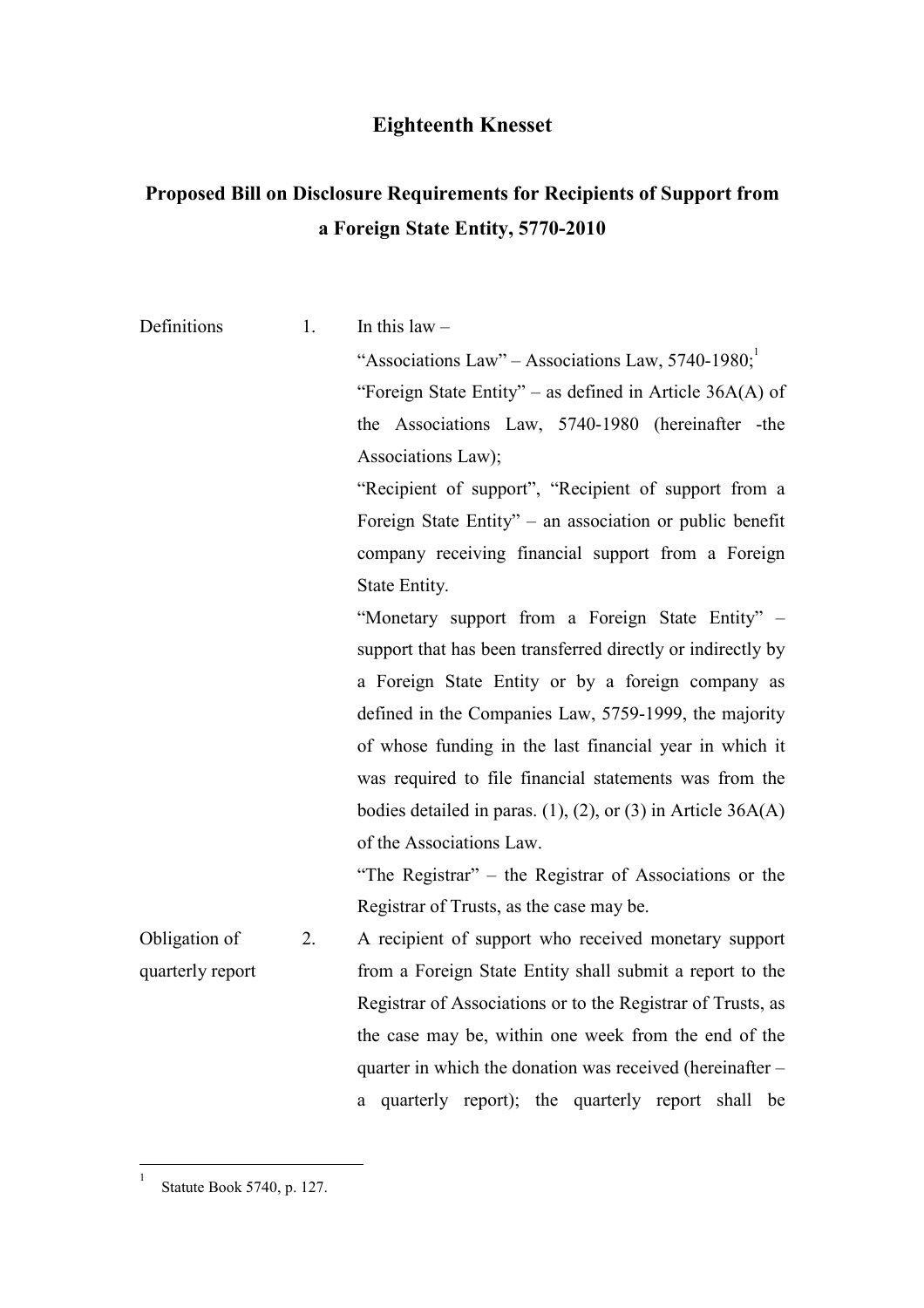|                                               |    | submitted on an online form to be established by the                                                                                                                                                                                                                                                                                                                                                                                                                    |  |  |  |  |  |
|-----------------------------------------------|----|-------------------------------------------------------------------------------------------------------------------------------------------------------------------------------------------------------------------------------------------------------------------------------------------------------------------------------------------------------------------------------------------------------------------------------------------------------------------------|--|--|--|--|--|
|                                               |    | Minister of Justice.                                                                                                                                                                                                                                                                                                                                                                                                                                                    |  |  |  |  |  |
| Content of the                                | 3. | The quarterly report shall detail:                                                                                                                                                                                                                                                                                                                                                                                                                                      |  |  |  |  |  |
| report                                        |    | The identity of the donor;<br>(1)<br>The amount of the support;<br>(2)<br>The goals or designation of the support;<br>(3)<br>(4)<br>Undertakings made to the Foreign State Entity by<br>the recipient of support, orally or in writing,<br>directly or indirectly, if any.                                                                                                                                                                                              |  |  |  |  |  |
| Preservation of<br>laws                       | 4. | The submission of the quarterly report shall not derogate<br>from reporting obligations applying to the recipient of<br>support under any other law.                                                                                                                                                                                                                                                                                                                    |  |  |  |  |  |
| Publication by<br>the registrar               | 5. | The Registrar shall publish on the Ministry of Justice<br>website the list of recipients of support that submitted a<br>quarterly report. The information as stated in Article 3<br>shall be published on the website of the Ministry of<br>Justice and in any other manner as the Registrar shall see<br>fit.                                                                                                                                                          |  |  |  |  |  |
| Publication by the<br>recipient of<br>support | 6. | (A) If the recipient of support or any person acting<br>on its behalf has a website, it shall publish<br>thereon prominently information as stated in<br>Article 3.<br>If the recipient of support received monetary<br>(B)<br>support from a Foreign State Entity intended for<br>the financing of a special advertising campaign,<br>the recipient of support shall, in the framework<br>of such advertising, publish the fact of the<br>receipt of the said support. |  |  |  |  |  |
| Obligation to<br>clarify financial            | 7. | An association or public benefit company, as the case<br>may be, must do everything in its ability in order to                                                                                                                                                                                                                                                                                                                                                          |  |  |  |  |  |